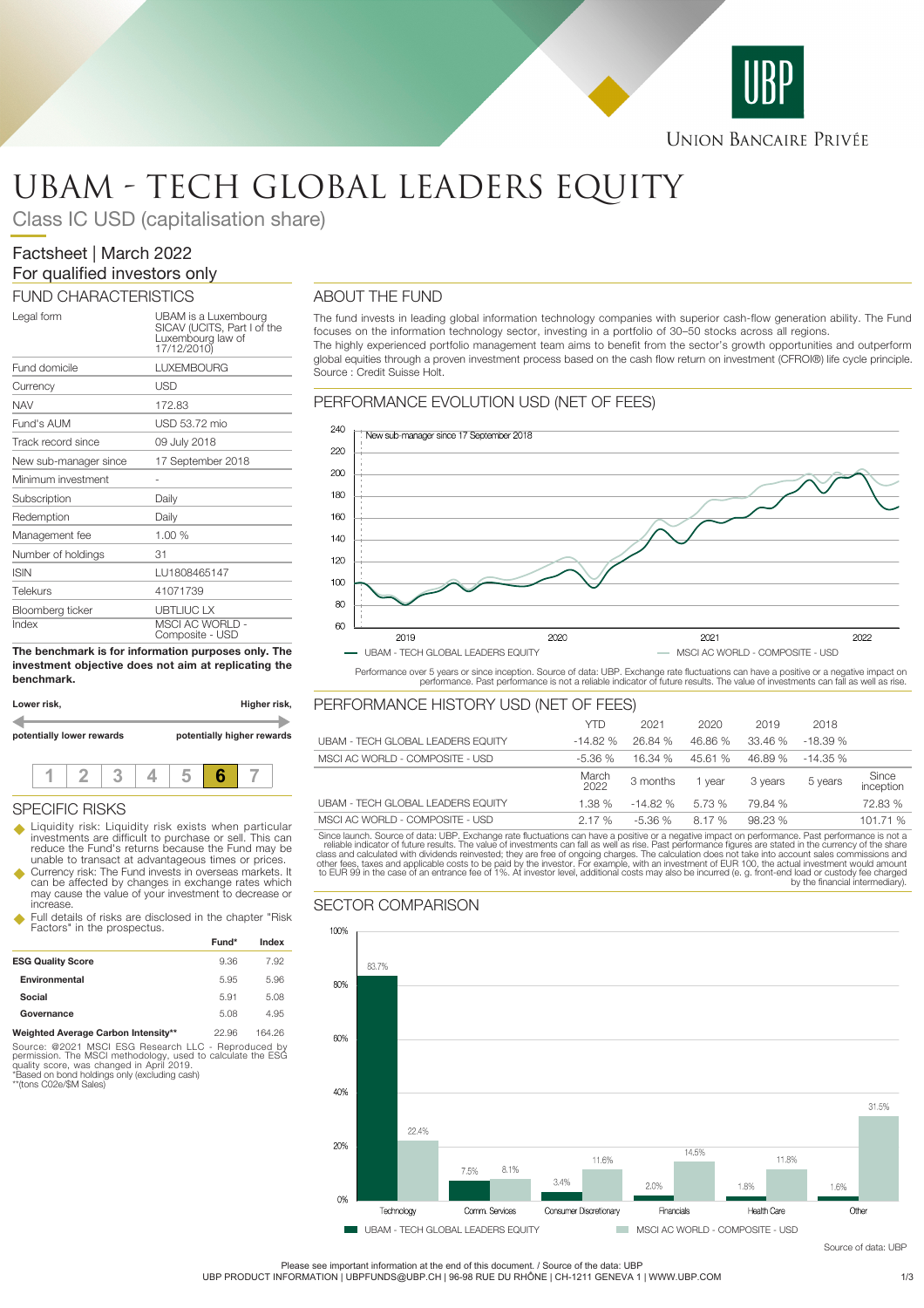## **UBAM - TECH GLOBAL LEADERS EQUITY**

## COUNTRY BREAKDOWN



Source of data: UBP

## MAIN HOLDINGS

| Asset                  | Sector                        | <b>Fund weight</b> | Index weight        |
|------------------------|-------------------------------|--------------------|---------------------|
| APPLE INC              | Information Technology        | 7.9%               | 4.3%                |
| MICROSOFT CORP         | Information Technology        | 7.5%               | 3.3%                |
| NVIDIA CORP            | Information Technology        | 4.9%               | 1.0%                |
| ASML HOLDING NV        | Information Technology        | 4.8%               | 0.4%                |
| ALPHABET INC CLASS C   | <b>Communication Services</b> | 4.3%               | 1.2%                |
| MARVELL TECHNOLOGY INC | Information Technology        | 4.2%               | 0.1%                |
| VISA INC CLASS A       | Information Technology        | 4.1%               | 0.6%                |
| ACCENTURE PLC CLASS A  | Information Technology        | 3.8%               | 0.3%                |
| MASTERCARD INC CLASS A | Information Technology        | 3.5%               | 0.5%                |
| <b>INTUIT INC</b>      | Information Technology        | 3.5%               | $0.2\%$             |
|                        |                               |                    | Source of data: UBP |

## PORTFOLIO COMPOSITION - MONTHLY EVOLUTION

|                                | March    | February | January  | December | <b>November</b>     |
|--------------------------------|----------|----------|----------|----------|---------------------|
| Weight of the top ten holdings | 48.37 %  | 48.40 %  | 47.28%   | 46.21 %  | 46.19 %             |
| Number of holdings             | -31      | 31       | -31      | 31       | 31                  |
| Large caps $($ USD 10 billion) | 100.00 % | 100.00 % | 100.00 % | 100.00 % | 100.00 %            |
| Mid caps (USD 2-10 billion)    | $0.00\%$ | 0.00%    | 0.00%    | 0.00%    | 0.00%               |
| Small caps (< USD 2 billion)   | $0.00\%$ | 0.00%    | 0.00%    | 0.00%    | 0.00%               |
|                                |          |          |          |          | Source of data: UBP |

ADMINISTRATION

#### **Management Company**

UBP Asset Management (Europe) S.A., 287-289, route d'Arlon, L-1150 Luxembourg

#### **General distributor, Swiss representative and Swiss paying agent**

Union Bancaire Privée, UBP SA, 96-98 rue du Rhône, CH-1211 Geneva 1

**Administrative agent, registrar and transfer agent** CACEIS Bank Luxembourg Branch, 5, allée Scheffer,

L-2520 Luxembourg

#### **Custodian bank**

BNP Paribas Securities Services Luxembourg Branch 60 avenue J.F. Kennedy, L-1855 Luxembourg

## **Auditor**

Deloitte Audit S.à.r.l, 20 Boulevard de Kockelscheuer, L-1821 Luxembourg

#### **Legal form**

UBAM is a Luxembourg SICAV (UCITS, Part I of the Luxembourg law of 17/12/2010)

## REGISTRATION AND DOCUMENTATION

#### **Countries where Distribution is Authorised**

Depending on the country, certain share classes may or may not be registered for public distribution. The registered share<br>classes are recorded in a Key Investor Information Document (KIID). Investors are invited to inform

| Registered Office | UBP Asset Management (Europe) S.A., 287-289, route d'Arlon, L-1150 Luxembourg                                                                    |
|-------------------|--------------------------------------------------------------------------------------------------------------------------------------------------|
| Representatives   |                                                                                                                                                  |
| Austria           | Erste Bank der Österreichischen Sparkassen AG, 21 Graben, A-1010 Wien                                                                            |
| Belgium           | Caceis Belgium Fund Administration Service & Technology Network Belgium, Avenue du Port<br>86 C. b320. B-1000 Bruxelles                          |
| France            | Caceis Bank, 1-3, Place Valhubert, F-75206 Paris Cedex 13                                                                                        |
| Germany           | Sal. Oppenheim Jr. & Cie. KGaA, 4 Unter Sachsenhausen, D-50667 Köln                                                                              |
| Italy             | State Street Bank S.p.A., con sede legale in Via Ferrante Aporti, 10, 20125 Milano<br>Allfunds Bank S.A., via Santa Margherita 7, I-20121 Milano |
|                   | BNP Paribas Securities Services, Succursale di Milano, con sede in Milano, Piazza Lina Bo<br>Bardi, 3                                            |
| Portugal          | BEST - Banco Electronico de Servico Total S.A., Praca Marquês de Pompal, no. 3 - 3° 1250<br>$-161$ Lisboa                                        |
| Singapore         | Union Bancaire Privee, UBP SA, Singapore Branch, Level 24, One Raffles Quay, South<br>Tower, Singapore 048583                                    |
| Spain             | Allfunds Banks S.a., 57 Nuria, E-28034 Madrid<br>UBP Gestion Institutional S.A., Avenida Diagonal 520 2°, 2a-B, E-08006 Barcelona                |
| Sweden            | Skandinaviska Enskilda Banken AB (PUBL) ("SEB"), 106 40 Stockholm                                                                                |
| Switzerland       | Union Bancaire Privée, UBP SA, 96-98 rue du Rhône, CH-1211 Genève 1                                                                              |
| United Kingdom    | Union Bancaire Privée, 26 St James's Square, London SW1Y 4JH                                                                                     |
| OTHER COUNTRIES   | Countries where distribution is authorised: Finland, Netherlands, Norway, Gibraltar                                                              |
|                   |                                                                                                                                                  |

## **GLOSSARY**

**Benchmark**

Index used as basis for measuring the performance of an investment fund. Also called reference index or comparison index.

#### **Derivatives**

Derivatives are financial instruments whose prices depend on the price movements in a reference variable, known as the underlying. Underlying assets may be shares, equity indices, government bonds, currencies, interest rates, commodities like wheat and gold, or

also swaps. Derivative financial instruments may be unconditional forward transactions or they may be options. They are traded either on futures and options exchanges on standardised terms, or over-the-counter (OTC) on freely negotiated terms. Changes in the<br>price of the underlying lead in certain situations to considerably higher price<br>fluctuations in the derivative. Derivatives can be us to speculate on price changes (trading) or to take advantage of price differences between markets (arbitrage).

**THIS IS A MARKETING DOCUMENT.** It reflects the opinion of Union Bancaire Privée, UBP SA or any entity of the UBP Group (hereinafter "UBP") as of the date of issue. It is not intended for<br>distribution, publication, or use

This document has been made on a best-effort basis, is furnished for information purposes only and does not constitute an offer or a recommendation to purchase or sell any security, unless<br>otherwise provided for in the pre

**CURRENT OR FUTURE RETURNS.** This document has not been produced by UBP's financial analysts and is not to be considered as financial research. The investments mentioned herein<br>may be subject to risks that are difficult to

free of charge from the registered office of the funds.<br>Any subscriptions not based on the fund's latest prospectus, KIID or annual or semi-annual reports shall not be acceptable. This document is confidential and intended

Please see important information at the end of this document. / Source of the data: UBP